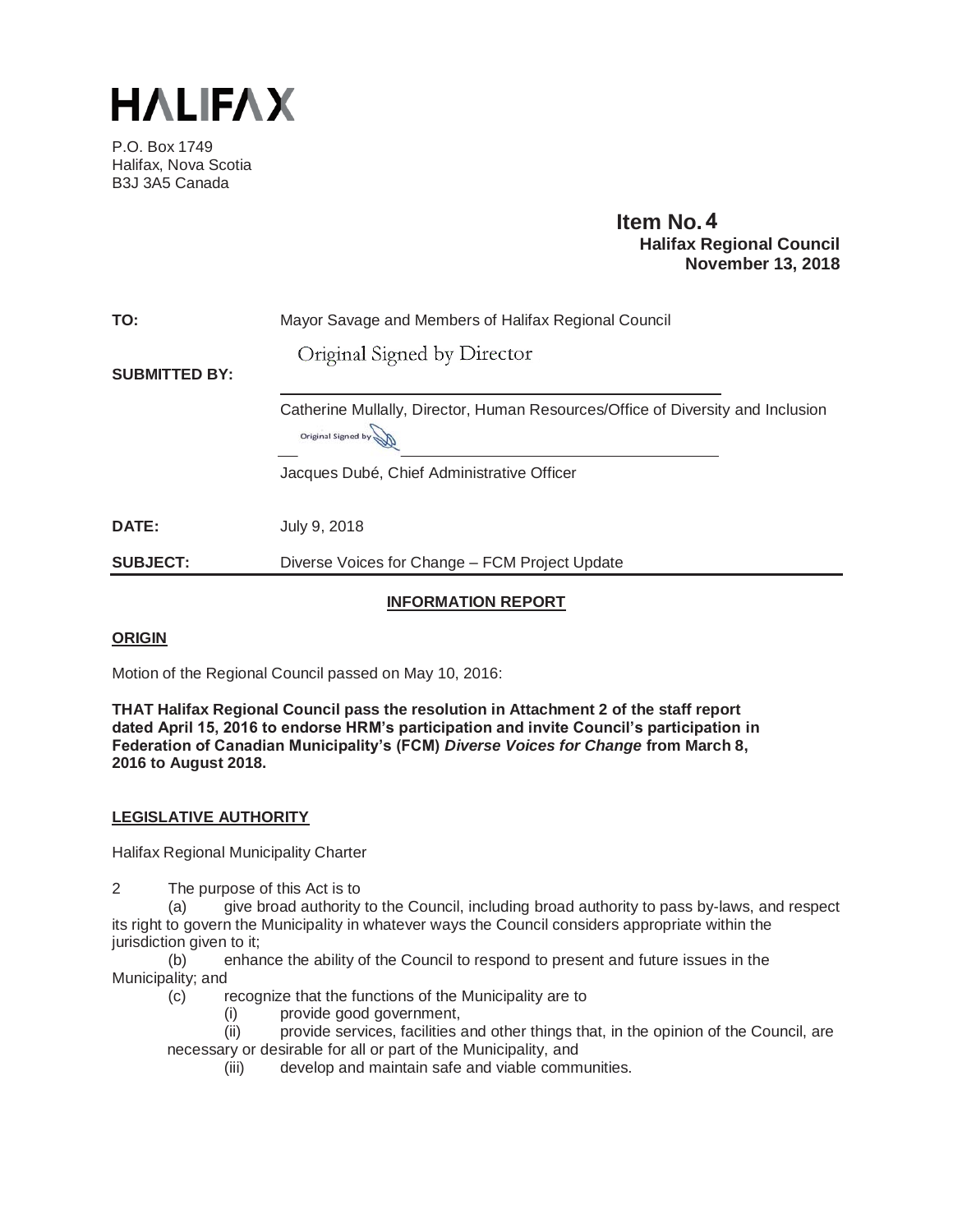#### **BACKGROUND**

*Diverse Voices for Change* was a new initiative of FCM's Women in Local Government funded by Status of Women Canada and developed by FCM to strengthen the role of women in local government. Through this project, FCM aimed to increase the number of women from diverse communities who are actively informed by and engaged in local government decision making. FCM intended that this project would contribute to its mandate of attaining 30 per cent participation of women in local government by 2026 by increasing the diversity of women in leadership roles at the municipal level.

#### **DISCUSSION**

Through *Diverse Voices for Change*, FCM committed to working with the five (5) municipalities of Sioux Lookout, Montréal, Edmonton, London and Halifax. FCM also committed to support municipal staff and elected officials to engage with urban Indigenous, racialized, and underrepresented immigrant women in creating a more inclusive municipal decision-making system.

As part of the project, Halifax was asked to:

- **•** Participate in *Diverse Voices for Change* from March 2016 to August 2018.
- **EXECOUNCLE 1** to adopt **Diverse Voices for Change** as a resolution.
- Contribute 1.5 days per month to a local working group consisting of elected officials, municipal staff members and/or community organizations/advisory groups.
- Take part in a scan on municipal decision-making processes in March 2016.
- Facilitate focus groups from April to November 2016.
- Take part in civic engagement workshops in March 2017.
- Take part in strategies and recommendations workshops from April to November 2017.
- Work collaboratively with one or more community partners (e.g., women's organizations, community organizations, and/or advisory groups).

Through the Halifax project, women from urban Indigenous, immigrant, African Nova Scotian and racialized communities were engaged in capacity-building activities that included environmental scans, focus groups, civic engagement and strategy-building workshops.

Halifax Regional Municipality worked with an advisory group consisting of members from the Association of Black Social Workers, Black and Immigrant Women's Network, Immigrant/Migrant Women's Association of Halifax, Mi'kmaq Native Friendship Centre, and Teamwork Cooperative - Women's Employment Services, African Canadian United Women's Association. The advisory group also included Councillor Lisa Blackburn - District 14 as the representative of Regional Council.

HRM started by collecting data through focus group discussion. Six focus groups were held and included the following groups:

- African Nova Scotians/African Canadians
- Community Organizations working with women from diverse backgrounds
- Aboriginal Women
- x Current and past Councillors/Mayor in Halifax Regional Municipality
- Immigrant Woman
- x Women in senior management positions in Halifax Regional Municipality

Focus group discussion objectives were to:

• Collect qualitative information.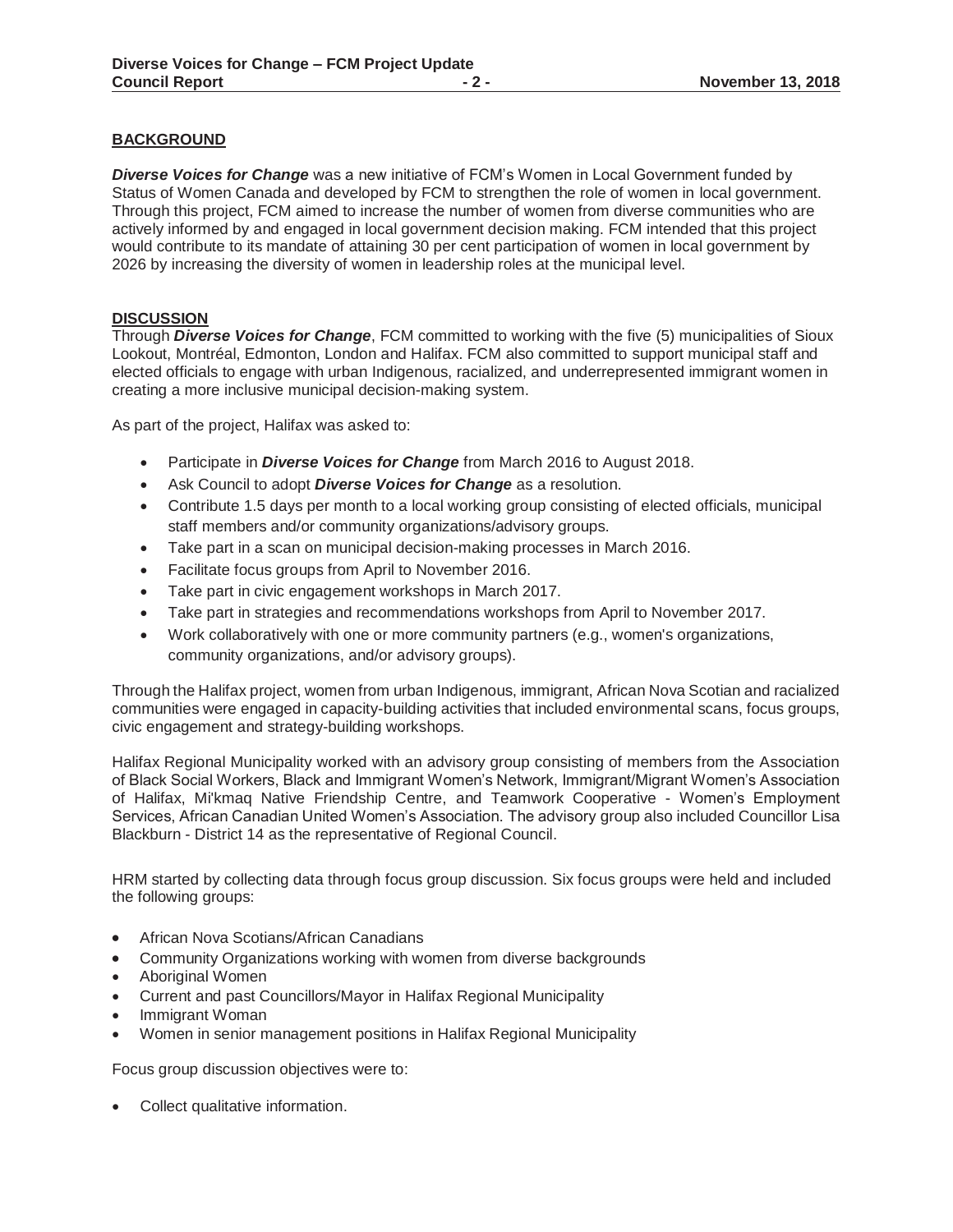- Raise awareness among municipal staff, elected officials, community organizations and grassroots women about the barriers and opportunities for diverse women in municipal decision making and bringing their views to the Council.
- Assess the level of knowledge that the community has of municipal practices, and that the municipality has of community practices.

Identified barriers included:

- Systemic barriers institutional, societal and internalized oppression. Those can be summarized in the intersection of racism, sexism, immigration, and social status.
- Lack of knowledge of municipal politics.
- Lack of faith in the municipal politics.
- Lack of welcoming communities/municipal spaces.
- Lack of mentorship opportunities for marginalized women.
- Absence of gender and cultural perspective analysis when policies and programs are developed.

Focus groups' participants identified the following strategies to address the barriers mentioned above:

- Mentorship and Connection: created opportunities for women to build connection and find mentors to work with;
- Diversity and Inclusion Policies: one of the major priorities the Diversity and Inclusion Office has been working on;
- Fixed Terms and Designated Seats: explored possibilities having a limited time to serve as elected officials and having designated seats for women from Indigenous and racialized communities;
- Leadership Training and Civic Engagement: training sessions to educate women on municipal government;
- Self Confidence and Capacity Building: provided opportunities for women to strengthen their self confidence and work on building their capacity;
- Culturally Competent Campaign School: established a campaign school that is inclusive of women of diverse backgrounds;
- Support from the Federation of Canadian Municipalities: funding and expertise help from FCM; and
- Build a support system within Indigenous and Racialized Communities: encouraged Indigenous and racialized groups to build support within their communities.

Following the focus groups, activities were designed to discuss barriers and to provide knowledge and exposure on local government and municipal policy as well as working on addressing those barriers. These activities included:

- Workshops: FCM staff visited Halifax in April 2017 to facilitate a two-day workshop. Thirty-Eight women from Indigenous, African Nova Scotians and immigrant communities participated in the workshop. Several informative sessions on municipal government, how it works and how it is funded, were facilitated by municipal staff and Councillor Blackburn. Participants not only learned about municipal government but also shared their experiences and barriers related to municipal services. Participants also had opportunities to meet the Mayor, some Councillors, and to sit in Council chambers.
- During Women's History Month, October 2017, 10 indigenous and racialized women were invited to an event titled "Leaders in Action" to celebrate the 40<sup>th</sup> anniversary of the Status of Women. It was an opportunity for women to network and enhance their leadership skills.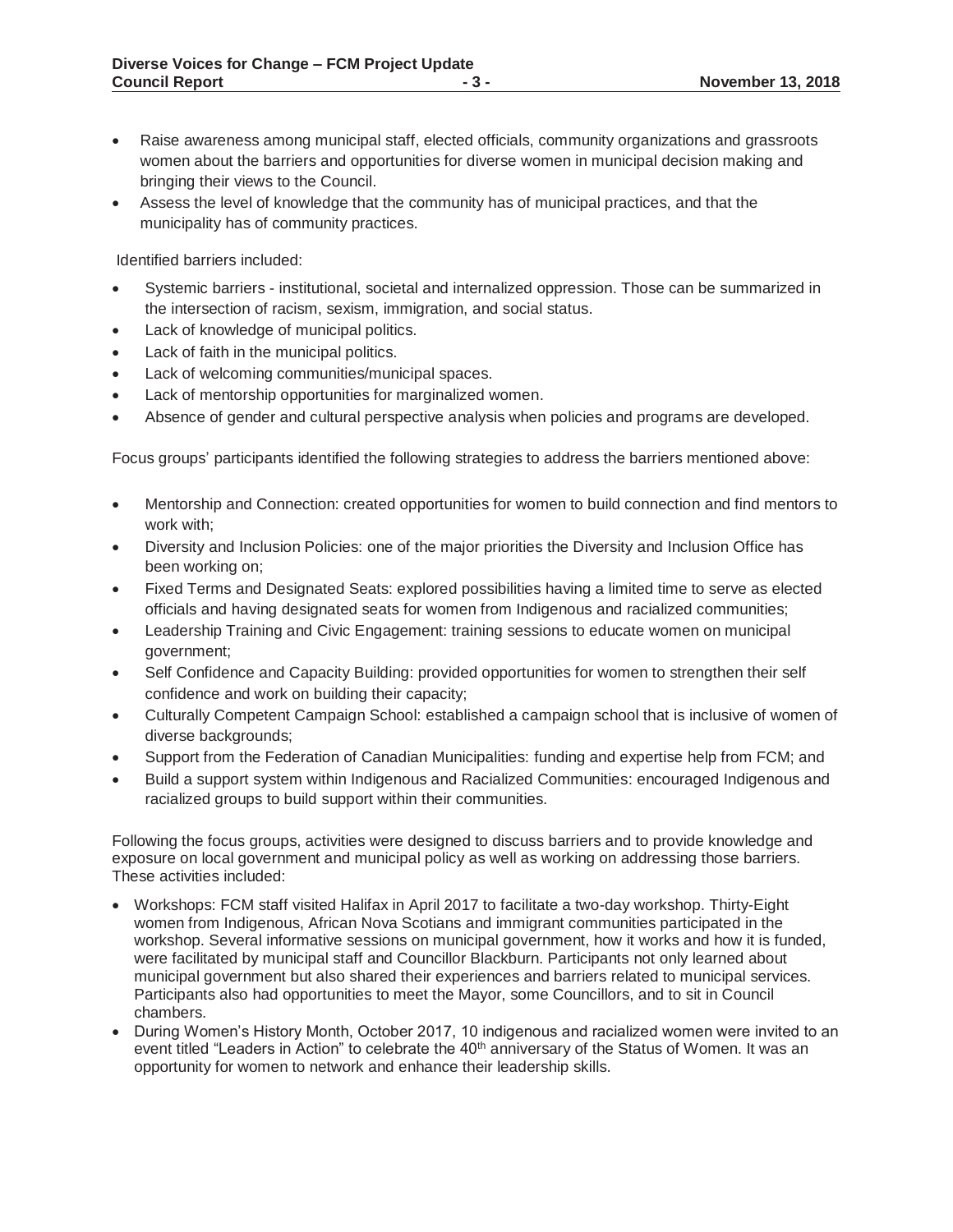- x In November 2017, *Diverse Voices for Change* hosted Senator Wanda Thomas Bernard and the Association of Black Social Workers in a presentation on Black Women in Leadership. Participants from *Diverse Voices for Change* were present along with HRM Council, staff and female municipal leaders. The event was attended by approximately 100 people.
- In November 2017, a subcommittee was formed to work on creating a culturally grounded curriculum for the Women's Campaign School. The subcommittee consists of Diversity and Inclusion Office staff, NS Status of Women, and representatives from African Nova Scotian, immigrant, and Indigenous women. The committee developed the Campaign School curriculum and a communication plan. Information about the schools was shared widely, resulting in interest in the campaign school registration. The curriculum was piloted in May 2018. It is proposed that this curriculum be evaluated and adopted for the upcoming municipal election.
- The Women's Campaign School, held on May 25-27, 2018, witnessed unprecedented interest from women in general, with increased interest from Indigenous and racialized women. Approximately 200 women showed interest in the school: 170 women registered and 115 attended. It is worth noting that approximately 40% were Indigenous and racialized women. Indigenous and racialized women participated at all levels of the school, not only as participants but as facilitators, panelists, and mentors. Resources developed to support female candidates are available on https://women.gov.ns.ca/content/women-leadership#overlay-context=publications.
- x On March 8, 2018, *Diverse Voices for Change* along with the African Nova Scotian's and Visible Minority Women's groups put together an event celebrating International Women's Day. The event centred around the experiences of Indigenous and racialized women in leadership. The event was attended by over 100 people and gained a lot of public and media interest.
- On March 16, 2018, FCM organized a full day workshop with Indigenous and racialized women as well as municipal staff and partners to complete the Outcome Mapping for the project. The main objective of the outcome mapping was to leave HRM with a road map on gender+ analysis designed to address HRM's specific needs and context.

#### **Project Highlights:**

- 51 Indigenous and racialized women participated in the focus groups.
- 38 attended the FCM sessions.
- $\bullet$  10 attended the Status of Women's 40<sup>th</sup> anniversary celebration.
- Approximately 60 Indigenous and racialized women, over 40 HRM employees and external partners attended Senator Bernard's session.
- Over 10 external partners worked with HRM on this project.
- International Women's Day focused on Indigenous and racialized women's leadership, attended by over 100 people.
- 25 women attended outcome mapping session.
- 200 women showed interest in the Campaign School.
- Registration for the Campaign School was closed with 170 participants.
- 115 attended the Campaign school, approximately 40% of whom were of diverse backgrounds.

#### **FINANCIAL IMPLICATIONS**

The project was funded by FCM in the amount of \$6,770.80. Financial report was completed and submitted to FCM for reimbursement. The reimbursement of expenses was received in Aug 2018.

#### **COMMUNITY ENGAGEMENT**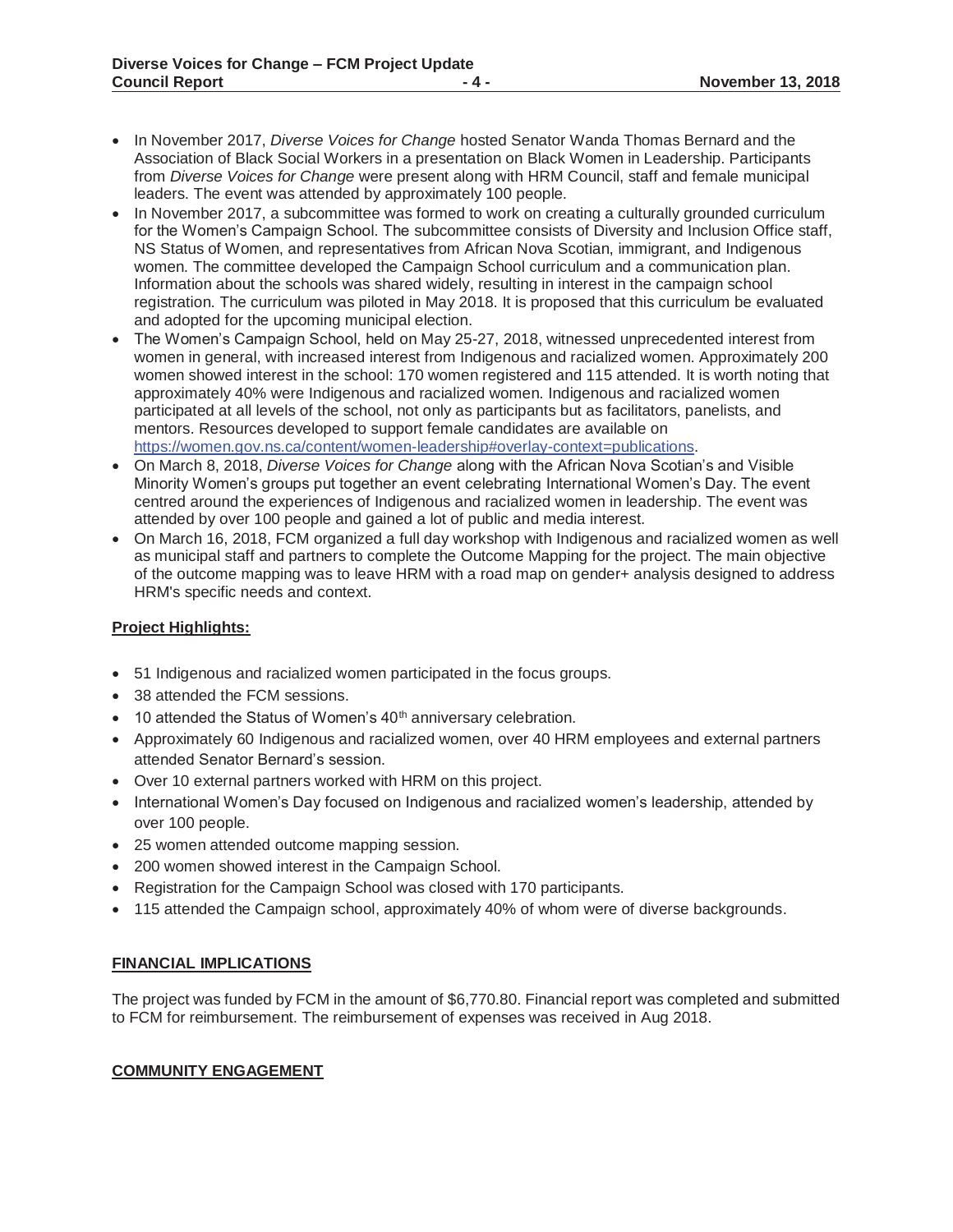This project was led by the above mentioned advisory group which included women from diverse communities as noted. The project participants were women from Indigenous communities, African Nova Scotian and other racialized women, as well as female Councillors and female municipal leaders including directors and managers.

#### **ATTACHMENTS**

Attachment 1 - Diverse Voices for Change Final report, August 2018

| 902.490.4210.       | A copy of this report can be obtained online at halifax.ca or by contacting the Office of the Municipal Clerk at |
|---------------------|------------------------------------------------------------------------------------------------------------------|
| Report Prepared by: | Huwaida Medani, Advisor, Office of Diversity and Inclusion, 902.490.6049                                         |
| Report Approved by: | Tracey Jones-Grant, Managing Director, Office of Diversity and Inclusion, 902.490.3677                           |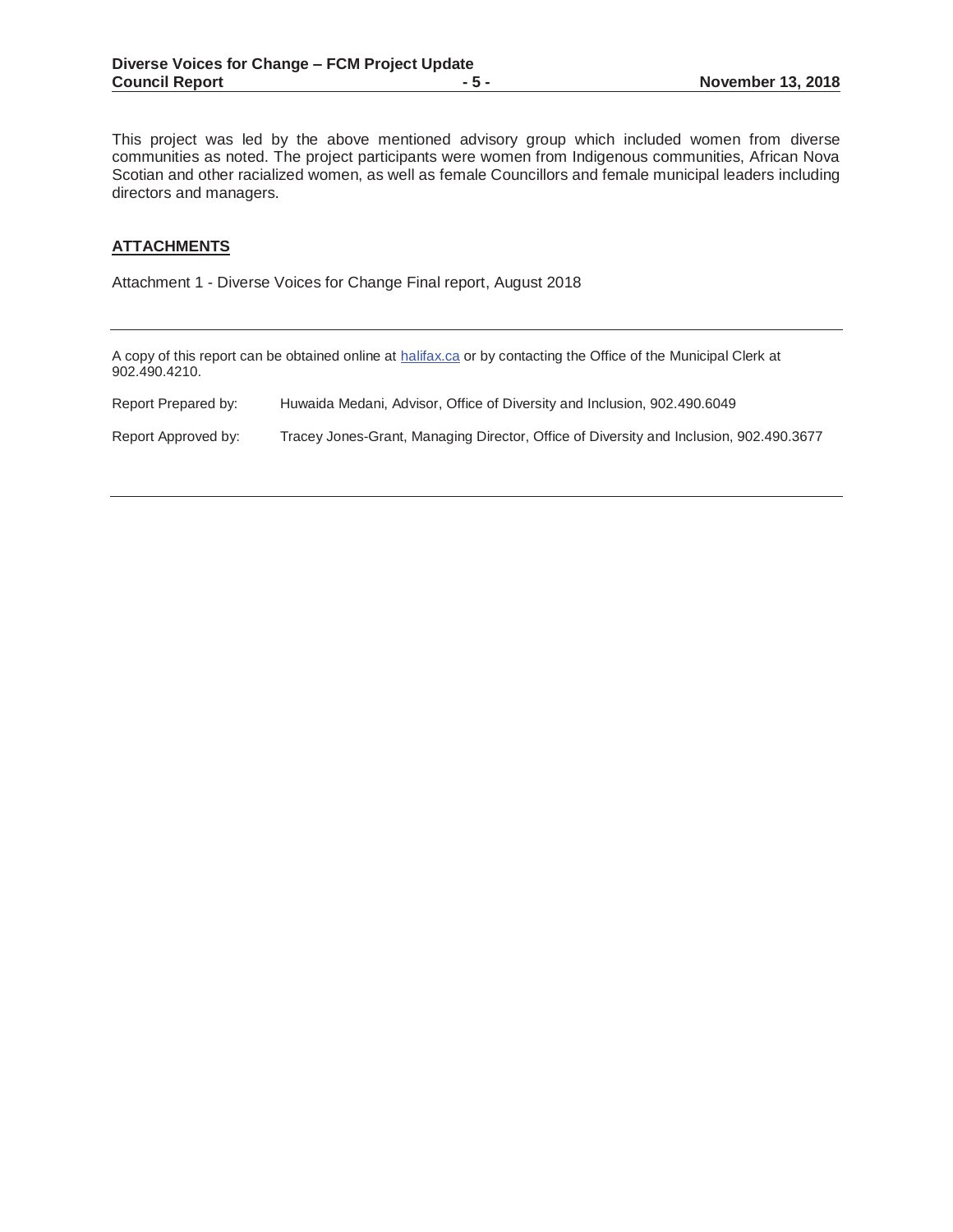Attachment 1

# **Diverse Voices for Change**

## **Federation of Canadian Municipalities (FCM) Project**

**Office of Diversity and Inclusion** 

**Prepared by:**  Huwaida Medani Office of Diversity and Inclusion August 2018

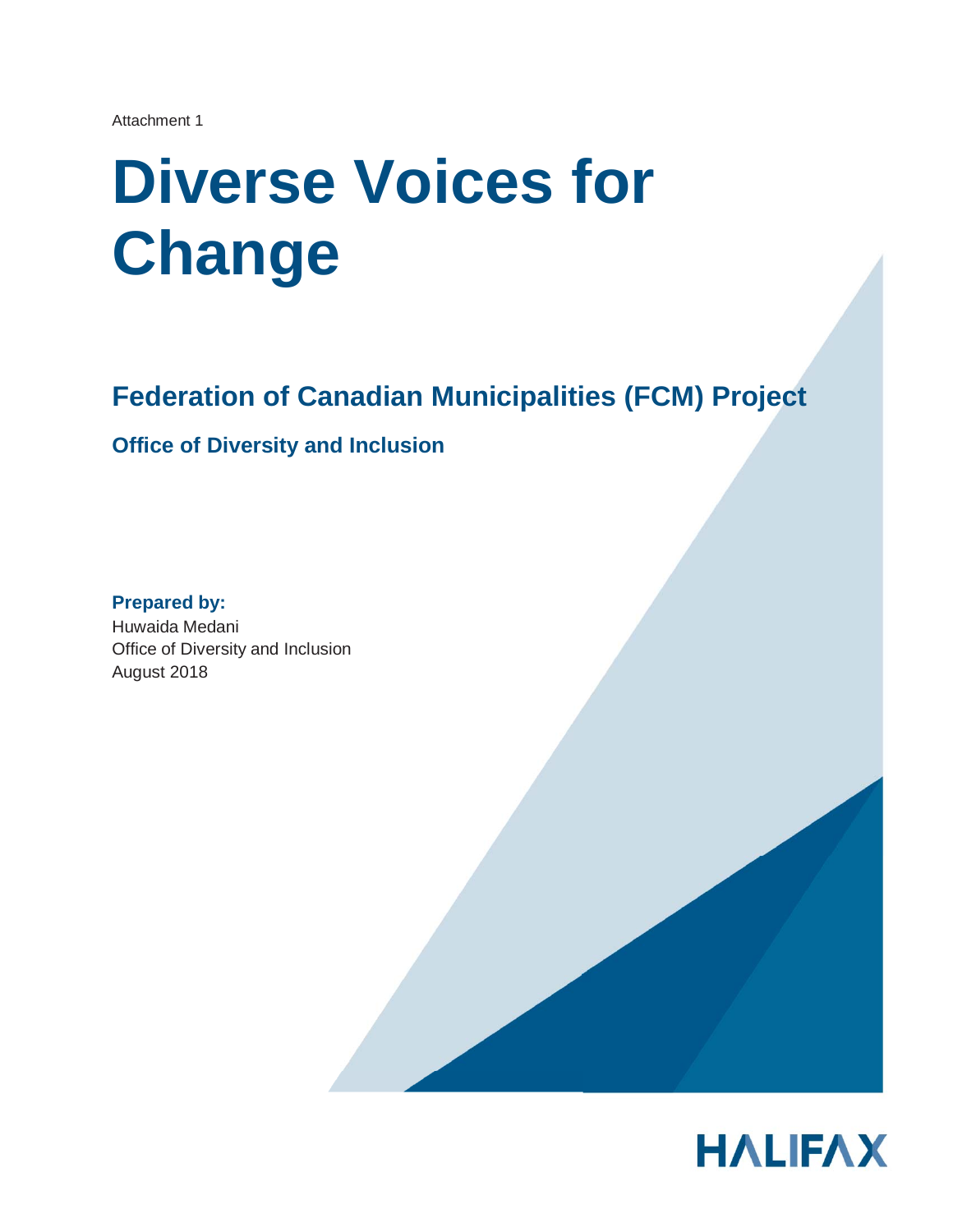# **Table of Contents**

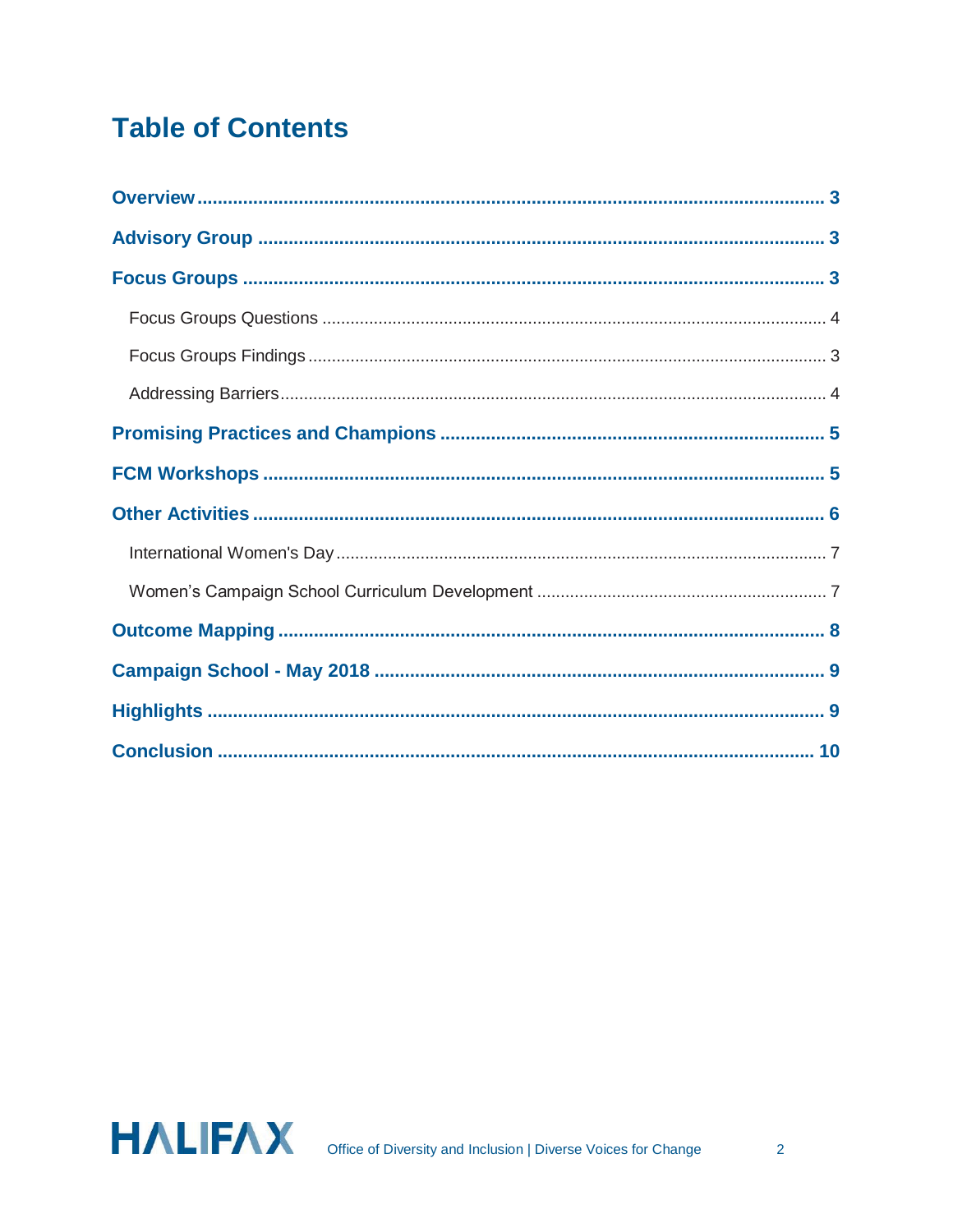## **Overview**

Diverse Voices for Change is a three-year initiative that aims to strengthen the capacity of municipalities to increase the number of women across diverse communities who are actively informed by and engaged in municipal decision-making processes. The initiative addresses the pressing issue of women's lack of participation in local government and leadership positions, including advisory committees, local agencies, boards and commissions. This initiative builds the capacity of municipalities through an innovative and collaborative approach leveraging the efforts of elected officials and community based organizations.

The Diverse Voices for Change initiative works with five municipalities: Halifax, Montreal, Edmonton, Ottawa and Sioux Lookout, aiming to support elected officials to engage with urban Indigenous, racialized, African Nova Scotian and under-represented immigrant women in creating an inclusive municipal decision making system. Project activities are delivered within municipalities with key roles played by elected officials and community based organizations. Women from urban Indigenous, immigrant, African Nova Scotian and racialized communities are engaged in capacity building activities that include environmental scans, focus groups, civic engagement and strategy building workshops with a crosscutting intersectional gender based focus. Currently, for all management positions within Halifax Regional Municipality staff, there are 30% female and 70% male employees.

# **Advisory Group**

Halifax Regional Municipality is working with an advisory group consisting of members from the Association of Black Social Workers, Black and Immigrant Women's Network, Immigrant/ Migrant Women's Association of Halifax, Mi'kmaq Native Friendship Centre, Teamwork Cooperative-Women's Employment Services and African Canadian United Women's Association. The advisory committee also includes Councillor Lisa Blackburn, District 14, as the representative of Regional Council.

## **Focus Groups**

The Halifax Regional Municipality, Office of Diversity and Inclusion, has been involved with FCM's project Diverse Voices for Change since June 2016. In January and February 2017, the office conducted 6 focus group discussions with women from the following backgrounds:

- African Nova Scotian/ African Canadians
- Community Organizations working with women from diverse backgrounds
- Aboriginal women
- Current and past Councillors/Mayor in Halifax Regional Municipality
- Immigrant women
- Women in senior management positions in Halifax Regional Municipality

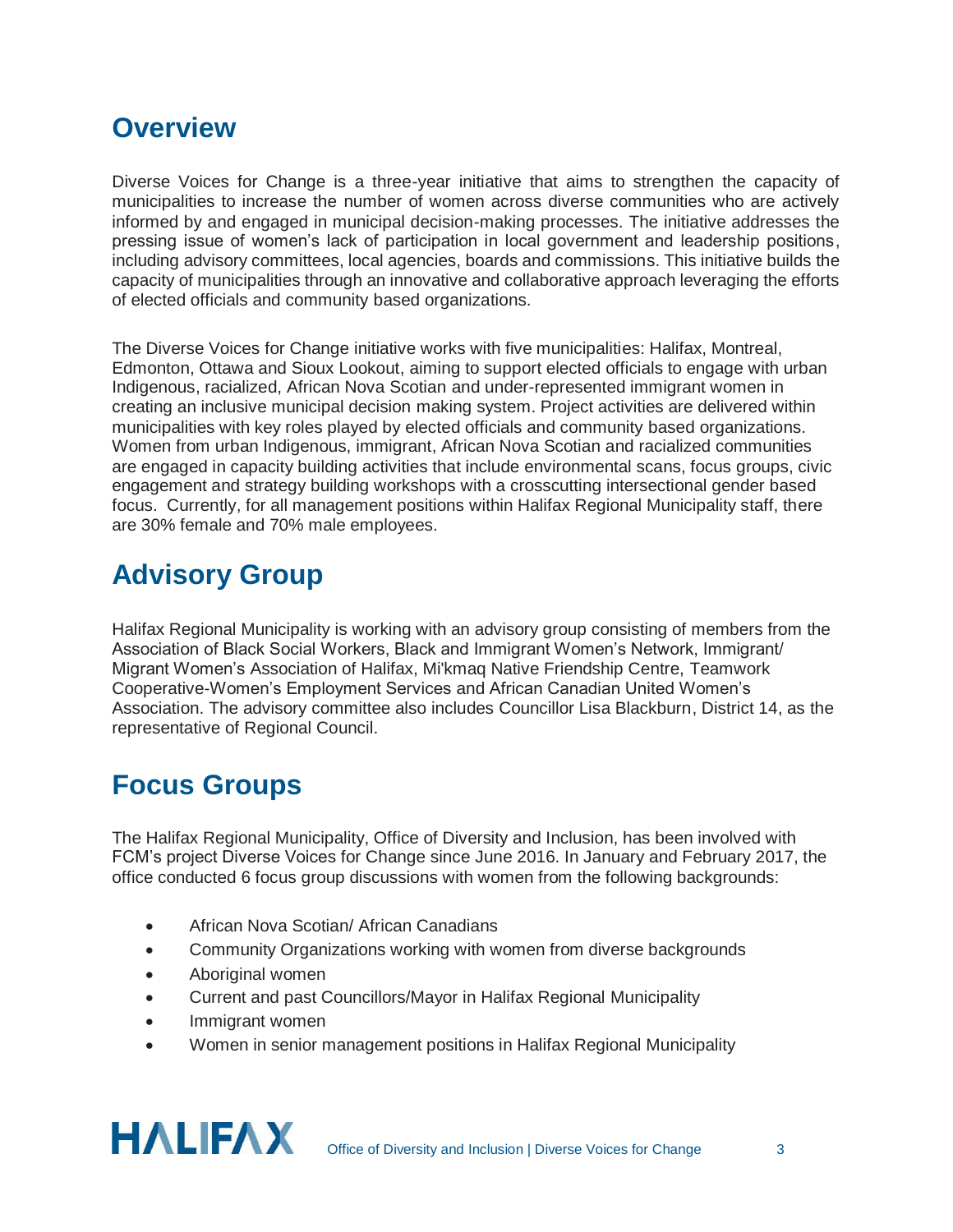The objective of the focus groups was to collect qualitative information from the participants, raise awareness among municipal staff, elected officials, community organizations and grassroots women about the barriers and opportunities for diverse women in municipal decision making and bringing their views to the Council as well as assess the community's level of knowledge of municipal practices.

#### **Focus Groups Questions**

The questions focused on identifying and addressing barriers to municipal participation and generating innovative ideas to raise participation.

## **Focus Groups Findings**

The following were identified as the barriers:

- Systemic barriers
- Lack of knowledge of municipal politics
- Lack of faith in the municipal politics
- Lack of welcoming communities/municipal spaces
- Lack of community support
- **Poverty**
- Erosion of self confidence
- Lack of mentorship
- Absence of gender and cultural perspective analysis

## **Addressing Barriers**

Participants identified the following strategies to address the barriers:

- Mentorship and connection
- Diversity and Inclusion policies
- Fixed terms and designated seats
- **•** Leadership training and civic engagement
- Self confidence and capacity building
- Culturally competent campaign school
- Support from the Federation of Canadian Municipalities
- **•** Build support system within aboriginal and racialized communities

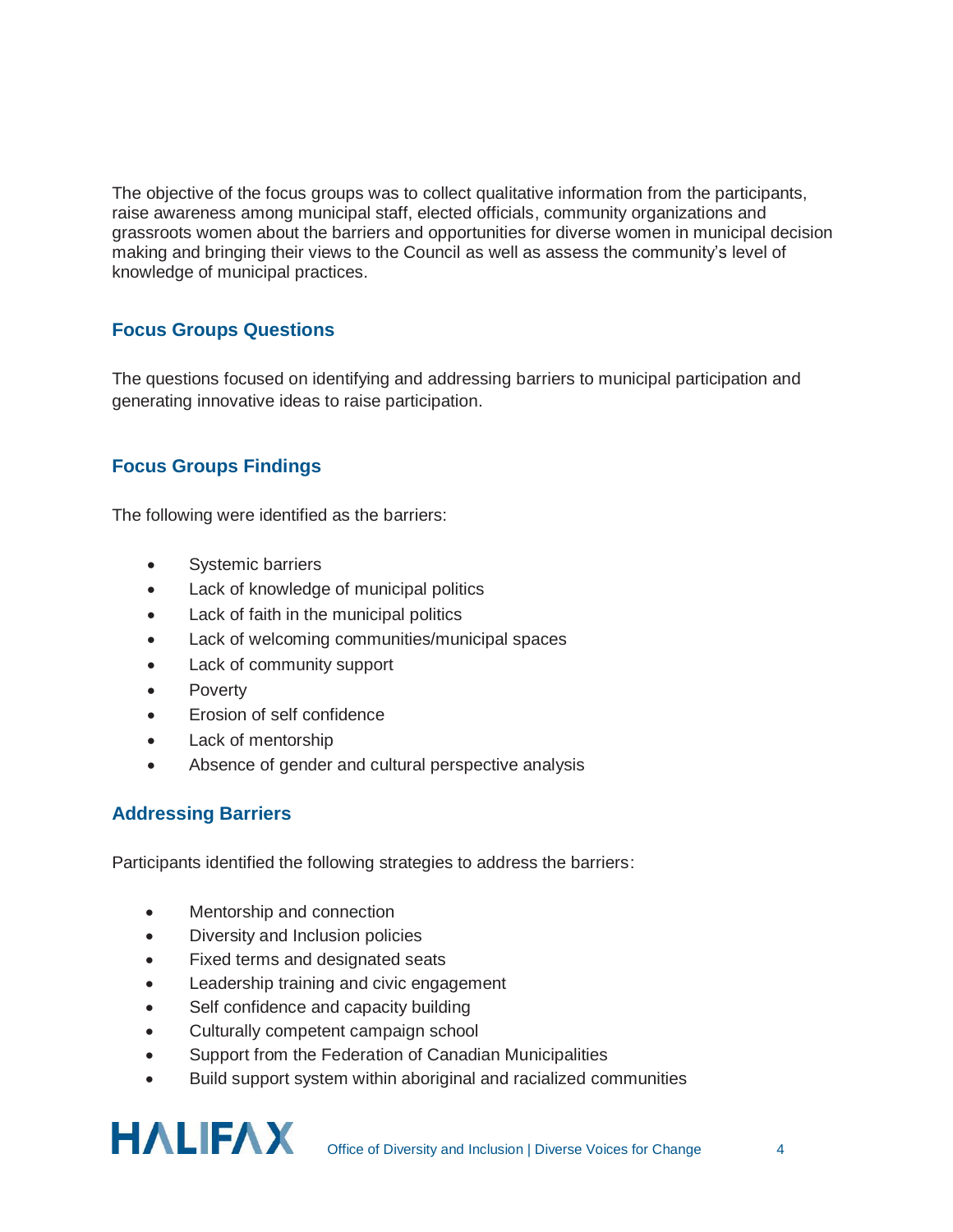# **Promising Practices and Champions**

The groups mentioned practices they considered valuable initiatives, pointing out that this is the basis for generating stronger ideas.

- The campaign school, run by the Status of Women There is a need to develop this to make it more inclusive.
- Some HRM programs such as Step Up to Leadership have been helpful for those interested in joining boards and advisory committees.
- Some community organizations are working to leverage women's leadership, including: The Congress of Black Women, the Native Women of Nova Scotia, The Indigenous Council of Elders, Alexa McDonough Institute, Black Business Initiative, and the United African Canadian Women's Association.
- Some current and former female and male Mayors and Councillors are ready to support and mentor women of diverse backgrounds.
- Retired Federal and Provincial MPs and MLAs may be available for mentorship.
- Some women in leadership positions within HRM are willing to support and mentor women who are interested in leadership opportunities.

## **FCM Workshops**

Following the focus groups, two workshops were designed to discuss some of the barriers and to provide knowledge and exposure on local governments and municipal policy. The Halifax workshops took place on April 20 and 21, 2018 with 38 women from Indigenous, African Nova Scotians and immigrant communities participating. A few municipal women leaders facilitated several informative sessions on the municipal government and its funding.



**Participants at the Council Chambers, April 2017** 

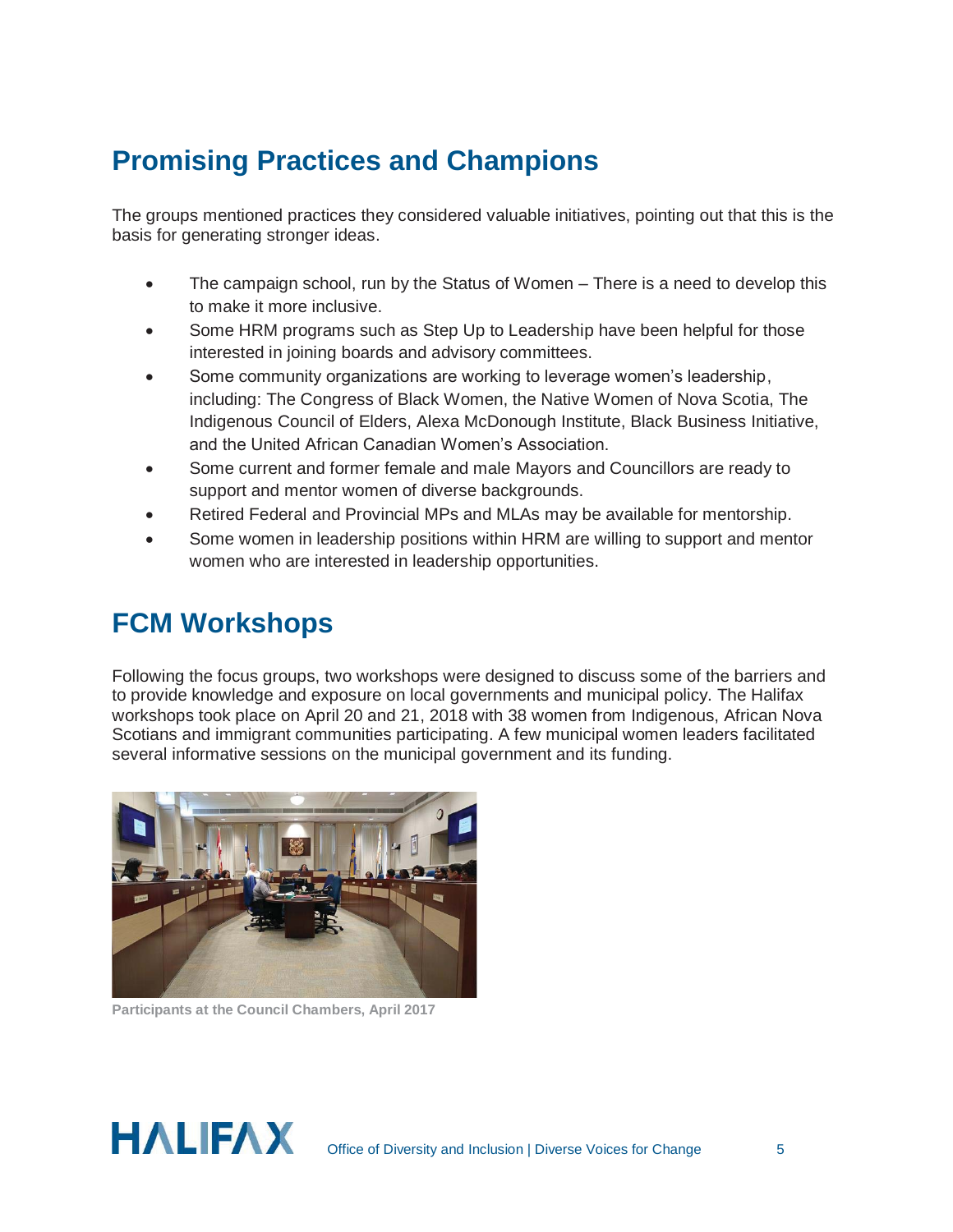

**Participants at the Council Chambers, April 2017** 



**Participants with Mayor Savage, April 2017** 

## **Other Activities**

During the Women's History Month, October 2017, Diverse Voices for Change participated in the 40<sup>th</sup> anniversary of the Status of Women. Ten Indigenous and racialized women were invited to participate in the event. It was a significant opportunity for women to network and enhance their leadership abilities.

In November 2017, Diverse Voices for Change hosted Senator Wanda Thomas Bernard and the Association of Black Social Workers in a presentation on Black Women in Leadership. Participants from Diverse Voices for Change were present beside HRM council, staff and female municipal leaders. The event was attended by approximately 100 people.

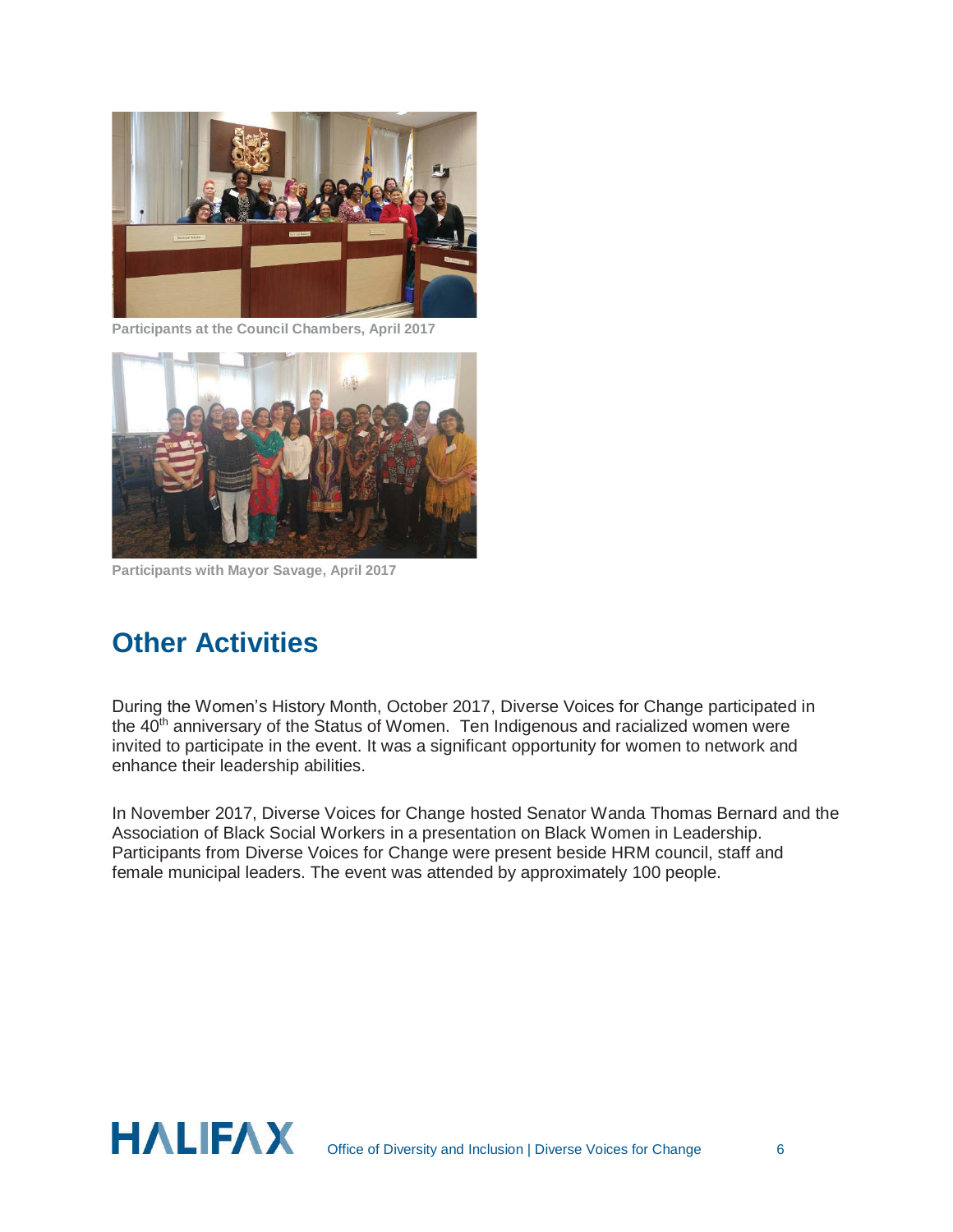

**Audience at Sen. Wanda Thomas Bernard's session, November 2017** 

#### **International Women's Day**

On March 8, 2018, Diverse Voices for Change along with the African Nova Scotian's and Visible Minority Women's groups organized an event celebrating the International Women's Day. The event centred the experiences of Indigenous and racialized women in leadership and was attended by over 100 participants, gaining public and media attention and interest.



**Some key players at the International Women's Day celebration, March 2018** 

## **Women's Campaign School Curriculum Development**

In November 2017, a subcommittee was formed to work on creating a culturally grounded curriculum for the Women's Campaign School. The subcommittee consists of HRM, Nova Scotia Status of Women, and a group of African Nova Scotian, immigrant and Indigenous women. As of January 2018, the subcommittee has been meeting frequently designing the

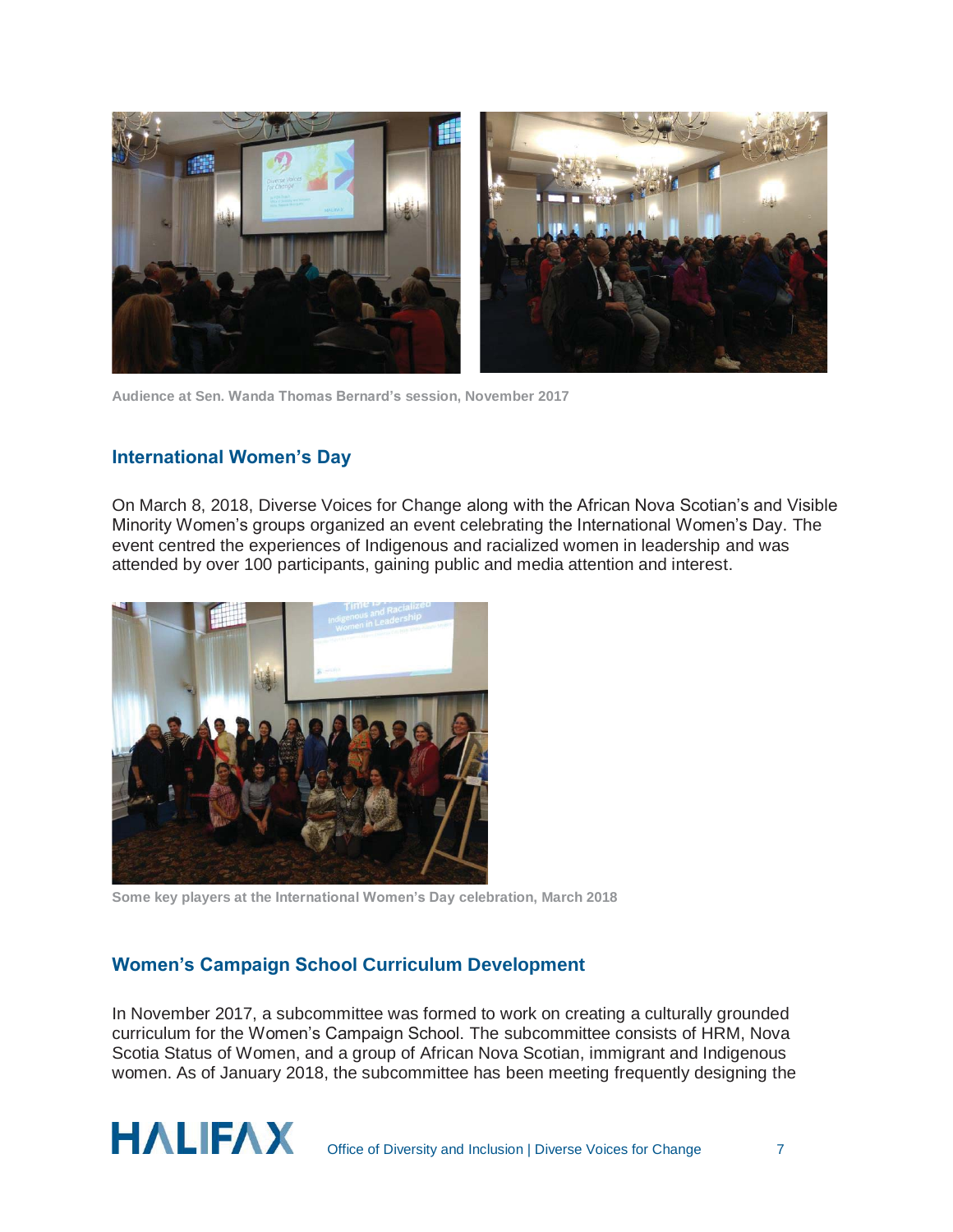campaign School curriculum. The subcommittee developed a communication plan resulting in vast interest in the campaign school registration. The developed curriculum will be piloted in May 2018, and then evaluated and adopted for the upcoming municipal election.



**Members of Diverse Voices for Change recognized at the Province House for their work on gender equity, March 2018** 

## **Outcome Mapping**

FCM organized a full day workshop with Indigenous and racialized women as well as municipal staff and partners to complete the Outcome Mapping for the project. The main objective of the outcome mapping is to leave HRM with a road map on gender+ analysis designed to address HRM' specific needs and context.



**Outcome Mapping Session, March 2018** 

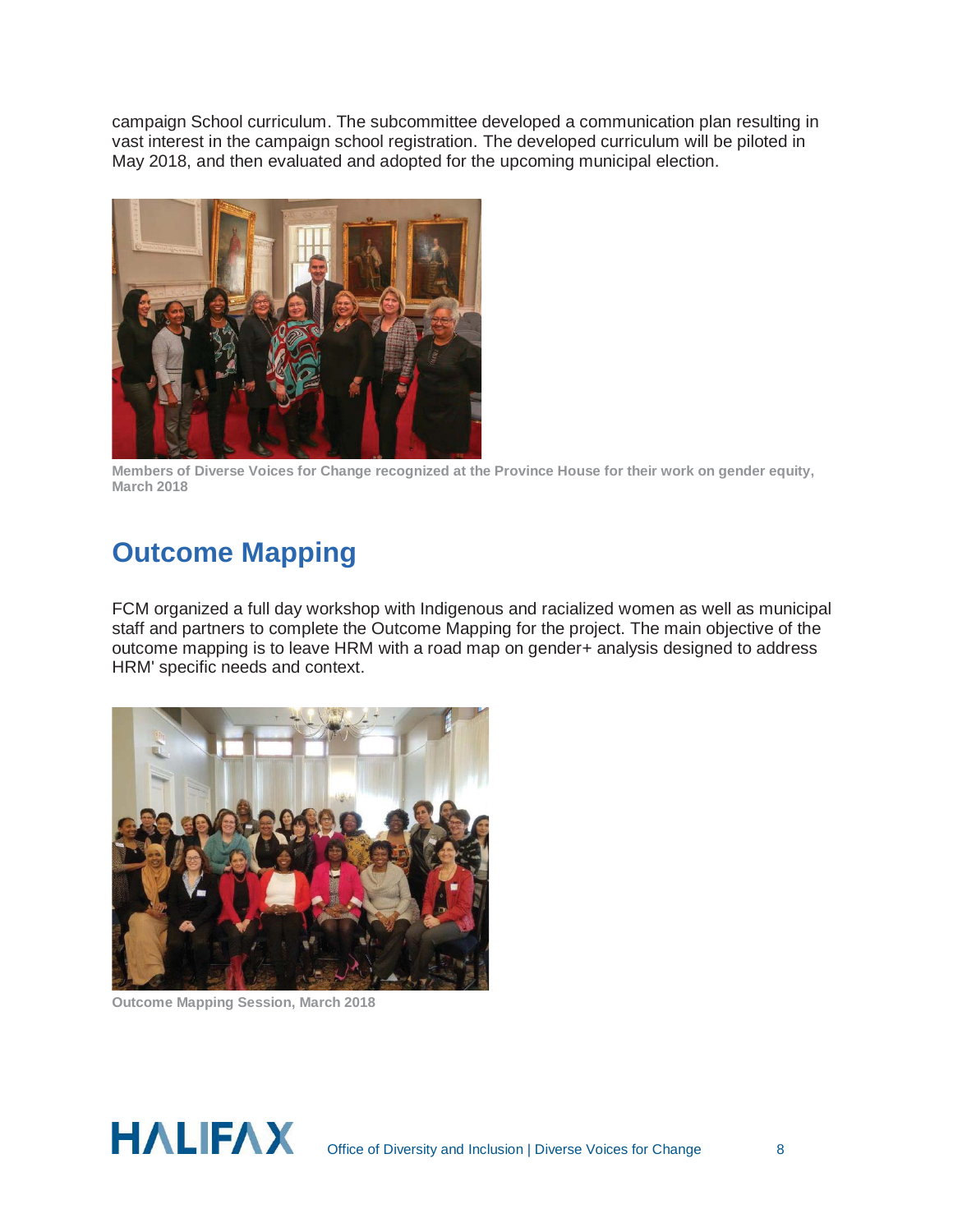# **Campaign School**

The Campaign School in May 2018, witnessed unprecedented interest from women in general with increased interest from Indigenous and racialized women. Approximately 200 women were interested in the school, of which 170 registered and 115 attended the school. It is worthy of noting that approximately 40% were Indigenous and racialized women. Indigenous and racialized women participated at all levels of the school not only as participants but as facilitators, panelists and mentors.



**Diverse Voices for Change Panel at the Campaign School, May 2018** 



**Members of Diverse Voices for Change at the Campaign School, May 2018** 

# **Diverse Voices for Change Project Highlights**

- 51 Indigenous and racialized women participated in the focus groups
- 38 attended the FCM sessions